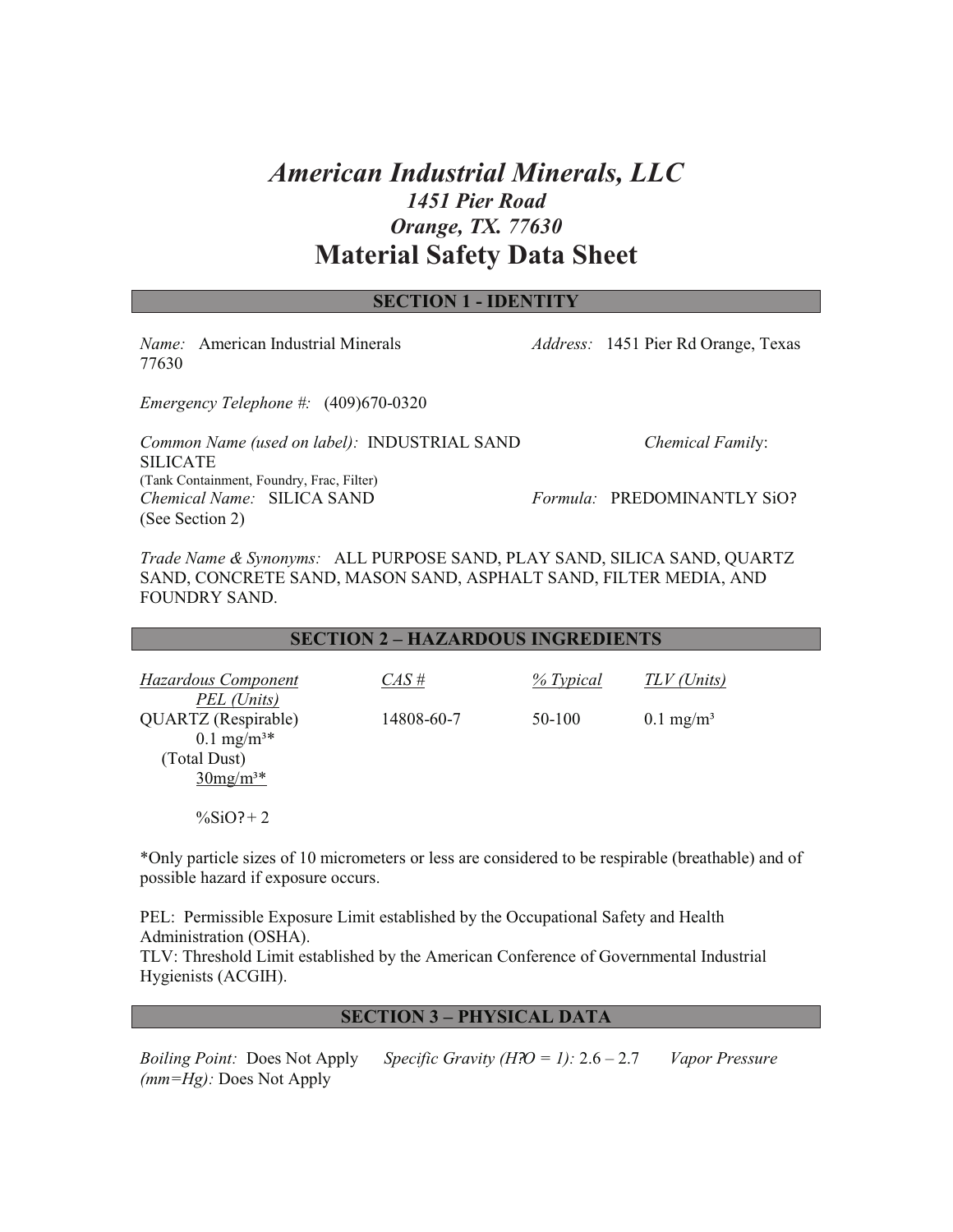*Special Fire Fighting Procedures*: This Material, Sand, May Be Used to Smother Fires.

### **SECTION 5 – HEALTH INFORMATION**

*Signs and Symptoms of Exposure* - (1) Acute Overexposure – Congestion of nasal passages and respiratory systems. excessive dust may cause severe abrasion of cornea.

*Signs and Symptoms of Exposure* – (2) Chronic Overexposure – Excessive exposure, by inhalation, to dusts of this material, over an extended period of time may result in the development of pulmonary diseases including pneumonoconiosis, silicosis, or lung cancer. Dust can cause inflammation of the lining tissue of the interior of the nose and inflammation of the cornea.

*Medical Conditions Generally Aggravated by Exposure:* Respiratory disorders or diseases may be aggravated by exposure to dust of this material.

*Chemical/Component Listed as Carcinogen:* Quartz NTP: Yes IARC: Yes OSHA: No

*Other Exposure Limits:* None

*Emergency & First Aide Procedures for Indicated Routes of Entry:*  Inhalation: Remove from Exposure. If not breathing, give artificial respiration. If breathing is difficult, give oxygen. Consult a physician.

Eyes: Wash eyes with running water. Do not rub eyes! If irritation persists, obtain medical assistance.

#### **SECTION 6 – REACTIVITY DATA**

*Stability:* Stable *Condition to Avoid:* Does Not Apply

*Incompatibility (Materials to Avoid):* None

*Hazardous Decomposition of Combustion Products:* None

*Hazardous Polymerization:* Will Not Occur

#### **SECTION 7 – SPILL OR LEAK PROCEDURES**

*Steps to be Taken in Case of Material is Leaked of Spilled:* Clean-up of Spills may require personal protective equipment to prevent dust exposures. See Section 8.

*Waste Disposal Method:* If this material, as provided by the manufacturer, becomes a waste, it does not meet the criteria of a hazardous waste as defined by the environmental protection agency under the authority of the resource conservation and recovery act (40 CFR 261). Dispose of in accordance with federal, state and local regulations.

## **SECTION 8 – PERSONAL PROTECTION INFORMATION**